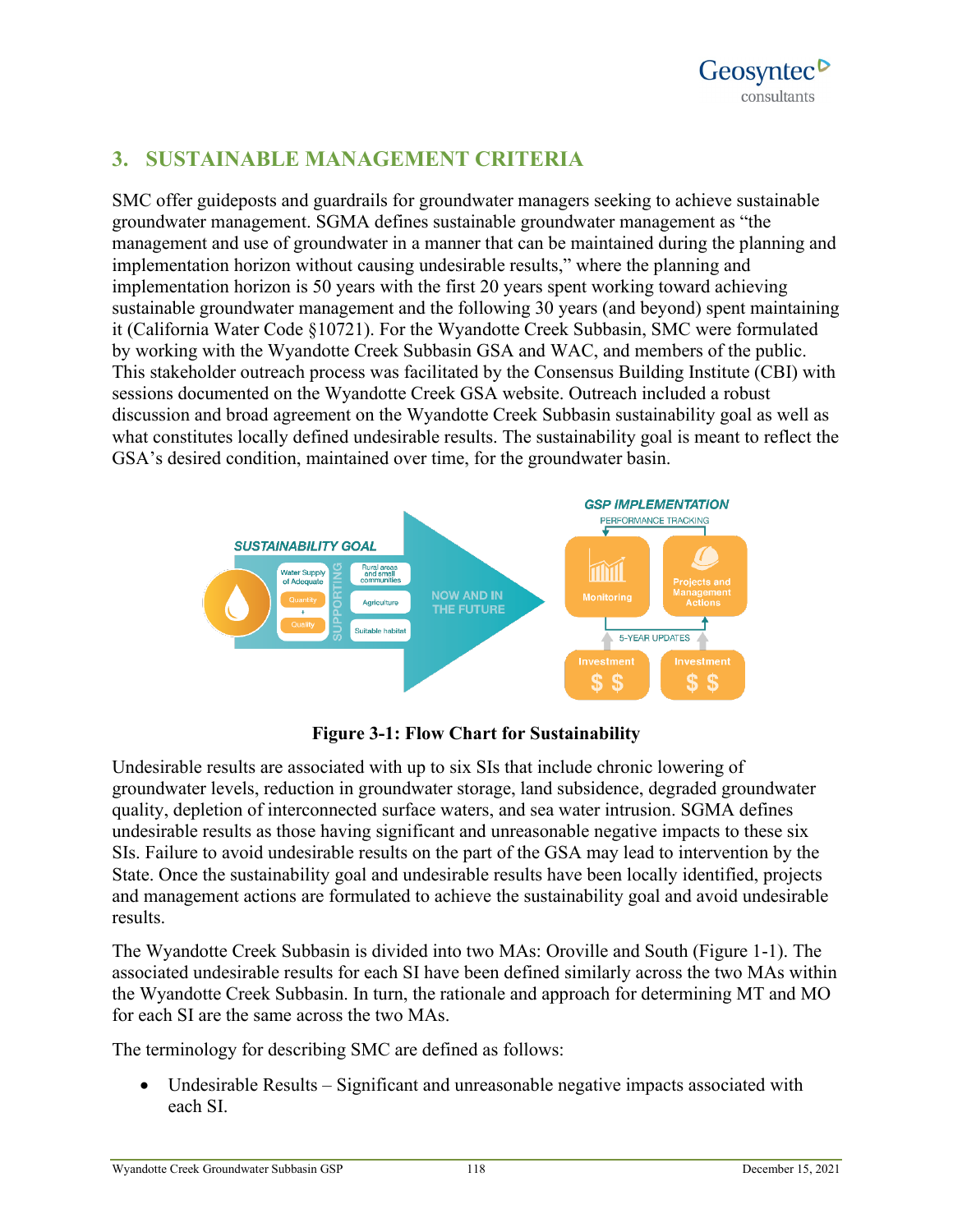- MT Quantitative threshold for each SI used to define the point at which undesirable results may begin to occur.
- MO Quantitative target that establishes a point above the MT that allows for a range of active management to prevent undesirable results.
- Margin of Operational Flexibility The range of active management between the MT and the MO.
- Interim Milestones  $(IM)$  Targets set in increments of 5 years over the implementation period of the GSP offering a path to sustainability.

Current Condition Interim Measurable **Milestones Objective** Groundwater Elevation Marain of Operational Flexibility **Minimum Threshold Undesirable Results** 15 5 10 20 Years

Figure 3-2 illustrates these terms for the groundwater level SI.

**Figure 3-2: Illustration of Terms Used for Describing Sustainable Management Criteria Using the Groundwater Level SI**

SIs are intended to be measured and compared against quantifiable SMC throughout a monitoring framework of RMS (Section 4). Ongoing monitoring of SIs can:

- Determine compliance with the adopted GSP
- Offer a means to evaluate the effectiveness of projects and management actions over time
- Allow for course correction and adaptation in 5-year updates
- Facilitate understanding among diverse stakeholders
- Support decision-making on the part of the GSA into the future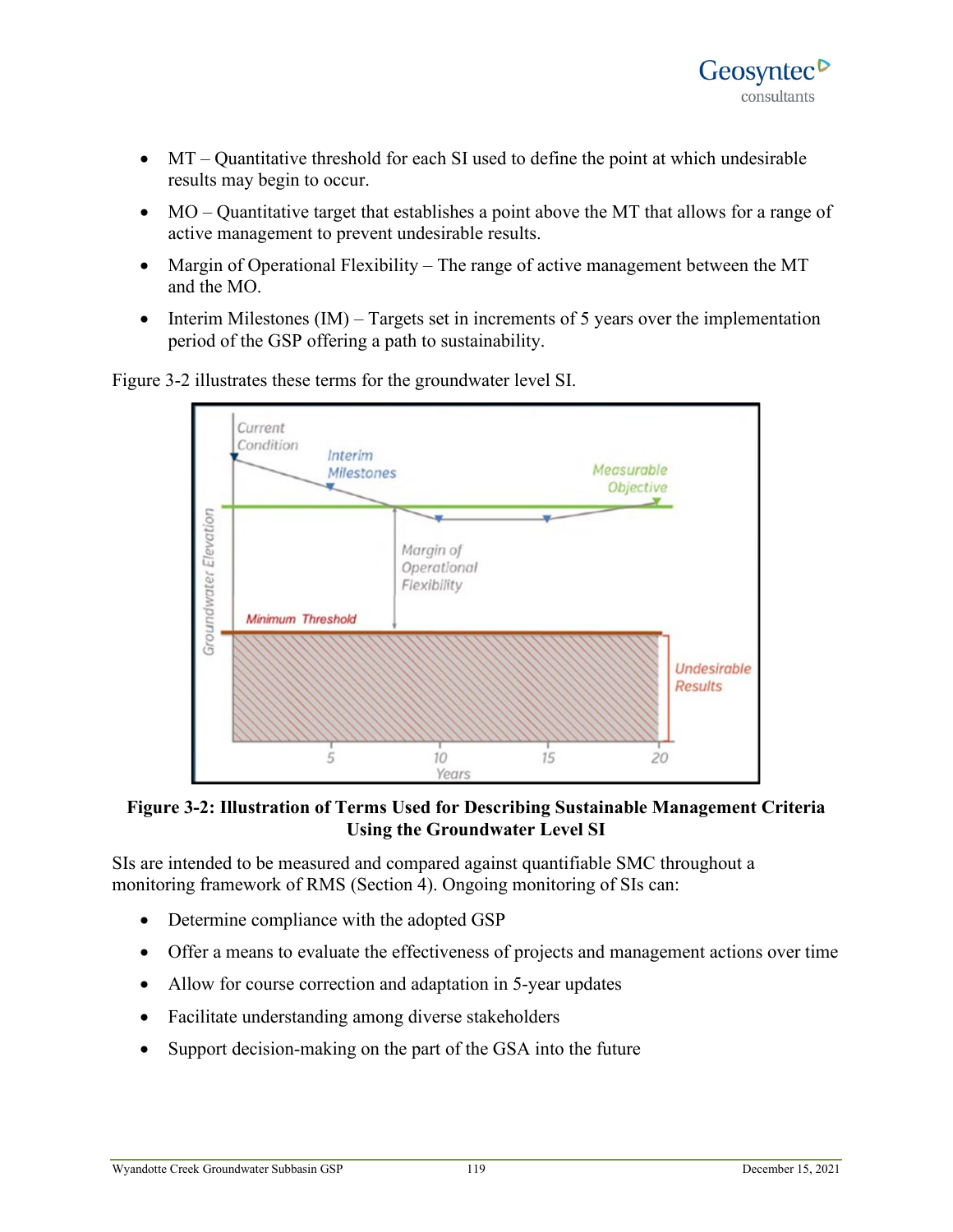

To quantify SMC for the Wyandotte Creek Subbasin, information from the HCM, descriptions of current and historical groundwater conditions, and input from stakeholders have been considered.

## **3.1 Sustainability Goal**

The sustainability goal for the Wyandotte Creek Subbasin is:

*to ensure that groundwater is managed to provide a water supply of adequate quantity and quality to support beneficial users of groundwater including but not limited to rural areas and other communities, the agricultural economic base of the region, and environmental resource uses in the Subbasin now and in the future.*

Implementation of the Wyandotte Creek GSP may achieve sustainability before 2042, however, groundwater levels in the Wyandotte Creek subbasin may continue to decline during the implementation period. As projects are implemented and basin operations are modified, sustainable groundwater management will be achieved within its sustainable yield. The Wyandotte Creek Subbasin will be managed to prevent undesirable results throughout the implementation period, despite the possible decline of groundwater elevations. This sustainability goal is supported by locally defined MTs that will avoid undesirable results. Demonstration of stable groundwater levels on a long-term average basis combined with the absence of undesirable results will ensure the Wyandotte Creek Subbasin is operating within its sustainable yield and the sustainability goal will be achieved.

SMC within the Wyandotte Creek Subbasin emphasize management objectives related to domestic, municipal, and agricultural wells as well as suitable habitat. Groundwater management has already been occurring throughout Butte County. The Wyandotte Creek Subbasin will be managed within its sustainable yield by adapting existing management objectives and strategies to address current and future conditions, or by developing new ones. Sustainable yield means the maximum quantity of water, calculated over a base period representative of long-term conditions in the basin and including any temporary surplus, that can be withdrawn annually from a groundwater supply without causing an undesirable result. The Wyandotte Creek Subbasin intends to achieve its sustainability goal by implementing GSP projects and management actions that both augment water supply and increase efficiency of water application (see Section 5 for proposed projects and management actions and Section 6 for the implementation plan to achieve sustainability).

The BCDWRC has been participating in groundwater management activities for many years, including within the Wyandotte Creek Subbasin. In the last several years, the BCDWRC has increased groundwater level and water quality monitoring and has worked with other entities to collect and disseminate water data. In addition, the BCDWRC assists with other locally driven groundwater management activities. The Wyandotte Creek Subbasin intends to build on this ongoing county-wide process and broadly shares the objective of long-term maintenance of highquality groundwater resources within the region for domestic, agricultural, and environmental uses.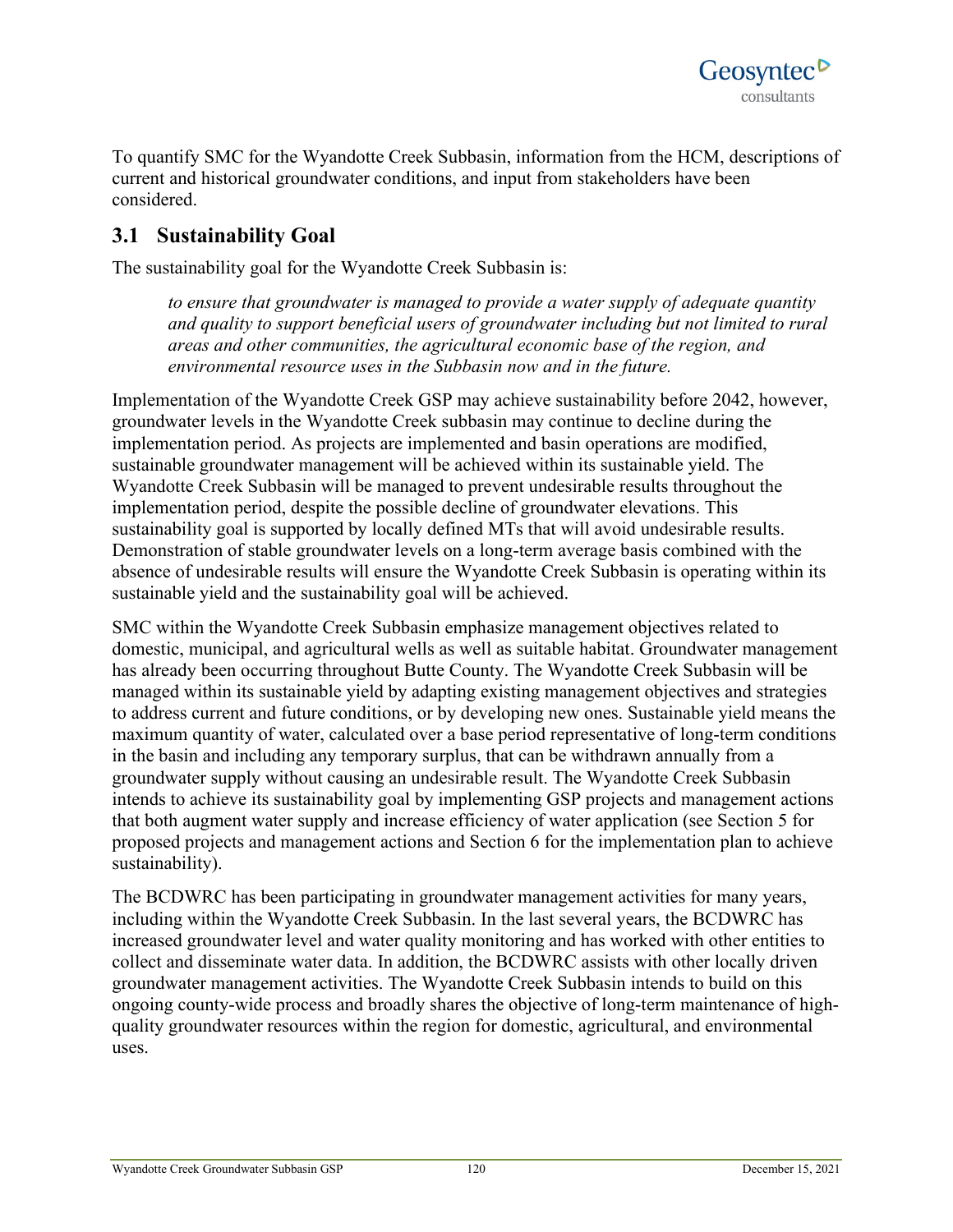# **3.2 Sustainability Indicators, Minimum Thresholds, and Measurable Objectives**

## **3.2.1 Sustainability Indicators**

Six SIs are defined by SGMA and are used to characterize groundwater conditions throughout a basin or subbasin. SGMA requires development of locally defined SMC for each SI and allows for identification of SIs that are not applicable. For example, sea water intrusion is not applicable in the Wyandotte Creek Subbasin due to its distal location from the Pacific Ocean.



### *Sustainability Indicators and associated undesirable results, if significant and unreasonable*

## **3.2.2 Minimum Thresholds**

As noted earlier, MT are those quantitative thresholds for each SI used to define the point at which undesirable results may begin to occur. Undesirable results are those having significant and unreasonable negative impacts, avoidance of which is required by SGMA. Potential impacts and the extent to which they are considered "significant and unreasonable" were determined by the GSA Board of Directors with input from the WAC and members of the public. The GSA established MTs intended to prevent such significant and unreasonable negative impacts from occurring. If observed data trend toward the locally defined MTs, this will trigger action on part of the GSA to reverse this trend before reaching the MT. Actions to reverse a trend toward reaching a MT could be taken at any time during implementation. For this reason, MTs are like guardrails.

## **3.2.3 Measurable Objectives**

MO are those quantitative targets that establish a point above the MT that allows for a range of active management to achieve the sustainability goal and prevent undesirable results. This range of active management between the MT and the MO is referred to as the margin of operational flexibility.

MO were determined by the GSA Board of Directors with input from the WAC and members of the public. The GSA established MO intended to preserve the desired condition throughout the Wyandotte Creek Subbasin while offering flexibility in GSP implementation. IM are targets set in increments of 5 years over the implementation period of the GSP offering a path to sustainability. For this reason, the MO and IM are like guideposts.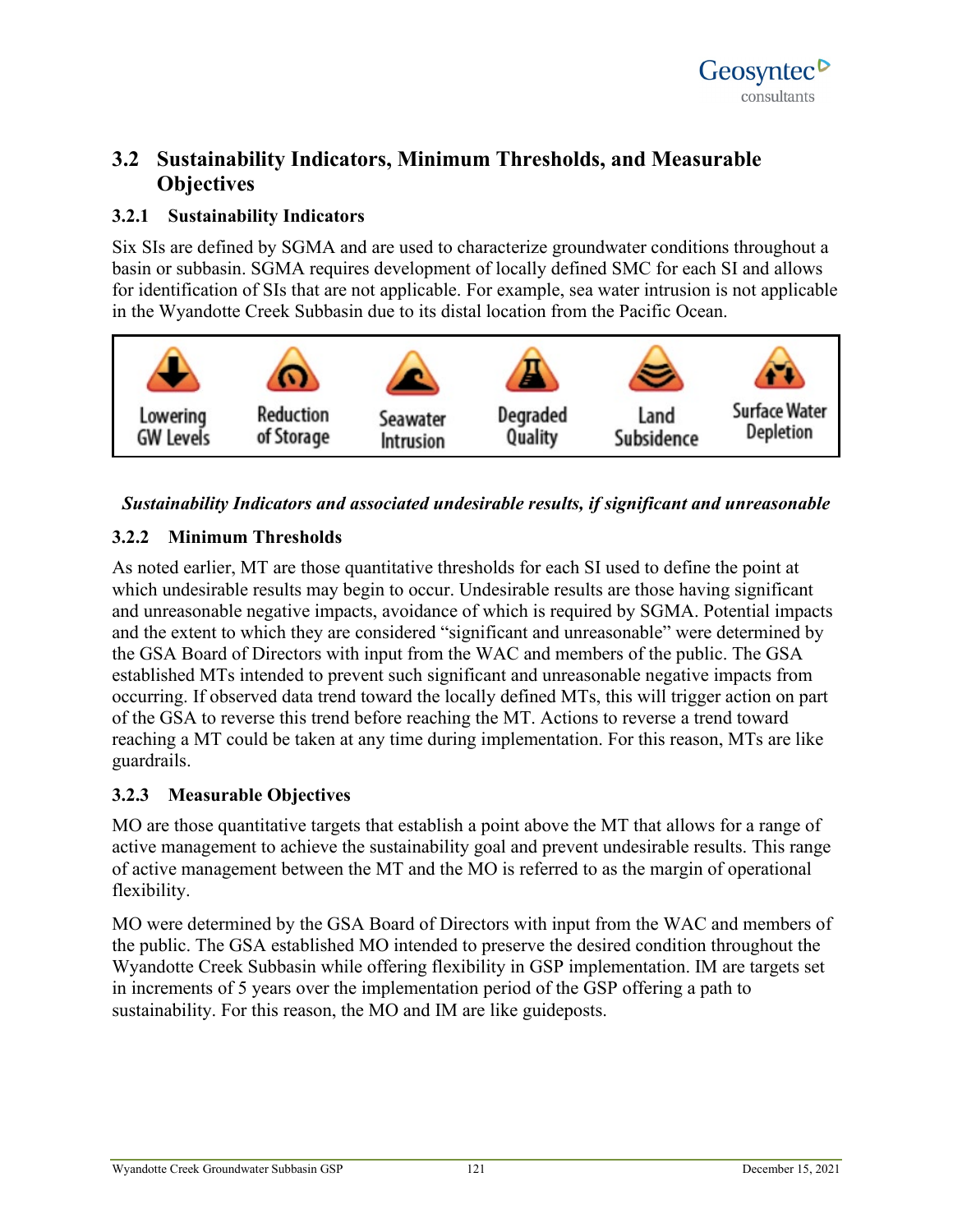

Groundwater Level SMC are those meant to address the chronic lowering of groundwater levels and avoid the depletion of supply at a given location that may lead to undesirable results caused by groundwater pumping. The locally defined undesirable result, MT, and MO are discussed in the next sections.



Geosyntec<sup>D</sup> consultants

## **3.3.1 Undesirable Result**

An undesirable result caused by the chronic lowering of groundwater levels is experienced if:

*sustained groundwater levels are too low to provide a water supply of adequate quantity and quality to achieve the Sustainability Goal.*

### **3.3.2 Minimum Thresholds**

The Groundwater Level MT represent quantitative thresholds used to define the point at which undesirable results may begin to occur, avoidance of which is required under SGMA. To establish locally defined MT, the Wyandotte Creek GSA, WAC, and members of the public explored potential impacts of declining groundwater levels.

Potential impacts identified by stakeholders from declining groundwater levels included:

- Wells going dry
- Reduced pumping capacity of existing wells
- Need for deeper well installations and/or lowering of pumps
- Increased pumping costs due to greater lift
- Reduced flows in rivers and streams supporting aquatic ecosystems

Issues related to reduced flows in rivers and streams and/or water tables that support aquatic ecosystems are addressed in the Interconnected Surface Water SMC (Section 3.8). As stated in this section, data are not available to assess these issues and are a data gap for the GSP. Section 3.8 also provides the framework to provide the data to develop SMC for these components.

In recent years, Butte County has documented a number of domestic wells that have "gone dry," meaning groundwater levels have fallen below the depth of the well installation and/or pump throughout the County. This occurred during summer months of recent drought years and heightened concern among some stakeholders. As a result, domestic well reliability and protection are the focus of the Groundwater Level MT. From a policy perspective, sustainably constructed domestic wells going dry during non-dry year conditions would be a "significant and unreasonable" result of groundwater management. The quantitative Wyandotte Creek Subbasin Undesirable Result for the Chronic Lowering of Groundwater Levels occurs when:

*Two RMS wells within a management area reach their MT for two consecutive non-dry year-types.* 

Non-dry year types include those with wet, above normal, and below normal classifications as defined by the Sacramento Valley Water Year Index. Dry year types include those with dry and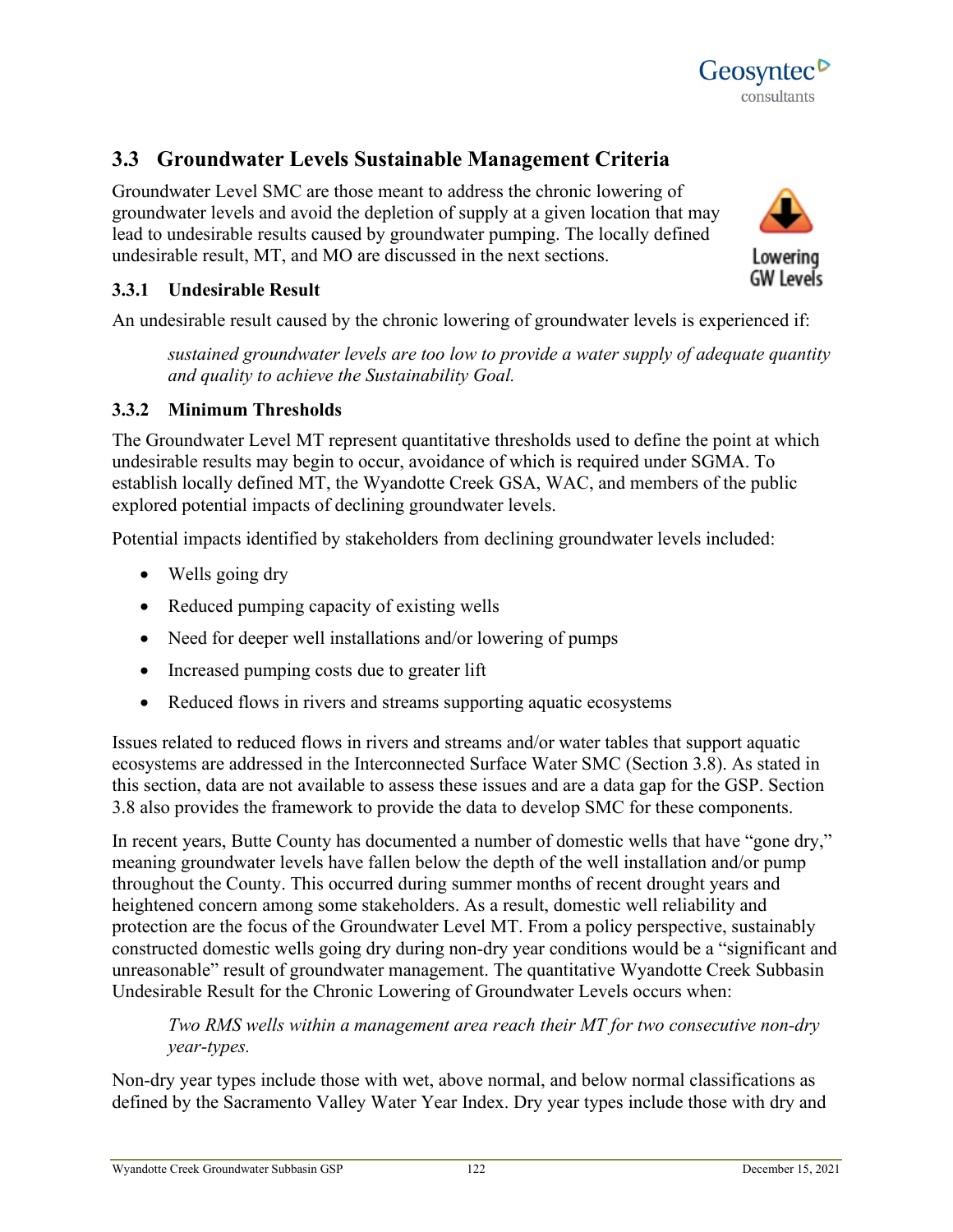critical classifications. See Section 2.3.1 for more information on the Sacramento Water Year Index.

As shown in the figures presented in Appendix 3-A showing the average depth of domestic, irrigation, and public supply wells, domestic wells are generally shallower than other wells throughout the Vina Subbasin. These figures were constructed using data from DWR OSWRC. Protection of domestic wells was therefore deemed to be additionally protective of other well types, such as agricultural wells. The Wyandotte Creek subbasin SMC for Chronic Lowering of Groundwater Levels is based on groundwater levels throughout the subbasin that would support sustainably constructed domestic wells. Exceeding the MT may lead to significant and unreasonable effects during drought years. Impacts to domestic wells and other groundwater uses may occur and would not constitute an Undesirable Result. Local and state drought response play a role in addressing dry year impacts. However, once a drought period ends, it is anticipated that groundwater conditions should return to the MO levels. Year-type is defined according to the Sacramento Valley Water Year Hydrologic Classification and groundwater level is defined based on groundwater elevation.

In order to establish appropriate MT levels protective of sustainably constructed domestic wells, a representative zone is established for each RMS well. The DWR domestic well database provides information on all submitted well completion reports when a well is drilled. This database contains information on characteristics of the wells, including well location, groundwater surface elevation of the well, and total well depth. These well characteristics, however, are not always accurate or precise, and, unfortunately, it is not known which of the wells in the database are in use or have been abandoned or replaced.

To refine the dataset, wells installed before 1980 were removed. This removes the oldest wells and wells likely to have been replaced as a result of historically low groundwater conditions that occurred during the 1976-1977 drought. Wells that remain are more likely to be consistent with current well standards and currently serving domestic water needs. Still, there is much information that remains to be gathered to further refine the dataset given the unknowns previously identified, as well as relationships to changes in surface elevation.

The MT was developed using the refined dataset by removing the 15% most shallow wells based on the elevation of the bottom of the wells within a 3-mile radius of the RMS well (see figures in Appendix 3-B). The percentile analysis is based on the statistical calculation of domestic well depths (translated to elevation amsl) in the DWR domestic well database for wells completed after 1980. Box and whisker plots were used to calculate the MT using this method. Box plots are a method for graphically depicting groups of numerical data through their quartiles. Box plots may also have lines extending vertically from the boxes (whiskers) indicating variability outside the upper and lower quartiles, hence the terms box-and-whisker plot. Box plots are nonparametric: they display variation in samples of a statistical population without making any assumptions of the underlying statistical distribution. The spacings between the different parts of the box indicate the degree of dispersion (spread) and skewness in the data. An illustration of the box and whisker plot is provided in Appendix 3-B.

A description of this method is as follows: a MT of 50 feet amsl at an RMS having 100 domestic wells within a 3-mile radius means that 15 wells within that radius have a reported total well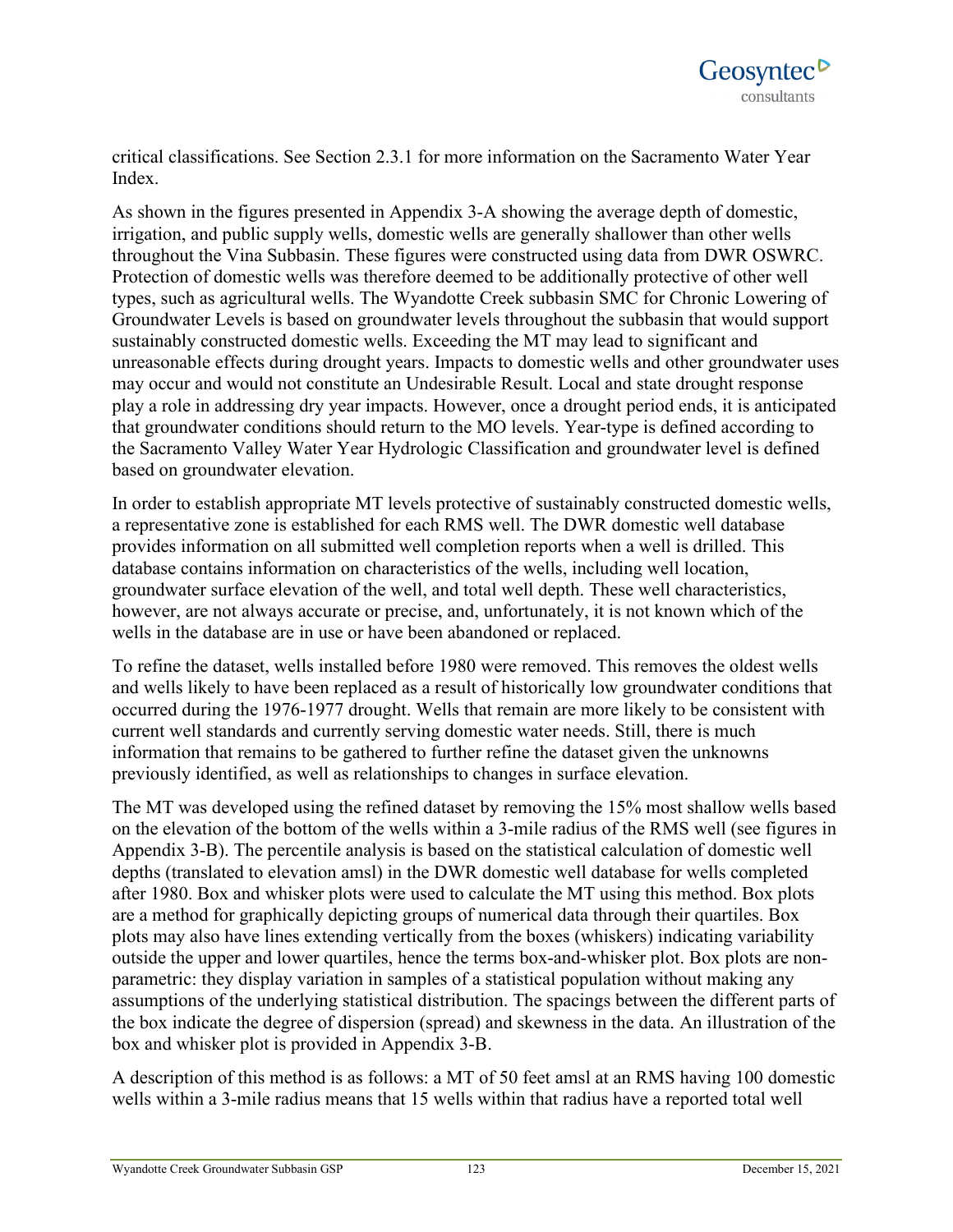

depth such that the bottom of the well is at or above 50 feet amsl (and are therefore potentially vulnerable to going dry) and 85 wells have been completed at an elevation below 50 feet amsl (and are therefore not vulnerable to going dry). The fifteenth-percentile MT assigned to each RMS 3-mile radius is protective of at least 85% of all domestic wells within its 3-mile radius. Some wells that fall above the MT may not "go dry" even if the MT is reached at the RMS well due to differences in groundwater elevation conditions within the RMS zone 3-mile radius. Though an attempt was made to remove wells that are no longer in use due to age, as discussed above, there still may be several wells in the dataset used that are not in operation or may go dry due to poor maintenance issues of the well not related to groundwater levels. Typically, domestic wells are shallower than other wells throughout the Wyandotte Creek Subbasin, and therefore analyses of this well type yields MT that are largely protective of other well types such as agricultural wells. In addition, the lowering of groundwater levels during two or more consecutive dry and/or critically dry year types is not considered significant and unreasonable and therefore not considered an undesirable result, as long as the groundwater levels rebound to values greater than the MT following those consecutive dry and/or critically dry years and should return to MO levels.

Appendix 3-B contains the box and whisker plots for each RMS.

### **3.3.3 Measurable Objectives**

The Groundwater Levels MO represent quantitative targets that establish a point above the MT allowing for a range of active management to prevent undesirable results and reflect the desired state for groundwater levels at the year 2042. To establish the MO, the water-level hydrograph of observed groundwater levels at each RMS was evaluated. The historical record at these locations shows cyclical fluctuations of groundwater level over a four- to seven-year cycle consistent with variations in water year type according to the Sacramento Valley Water Year Hydrologic Classification. Groundwater levels are typically lower during dry years and higher during wet years. Superimposed on this four- to seven-year short-term cycle is a long-term decline in groundwater levels. In other words, groundwater levels during more recent dry-year cycles are lower than groundwater levels in earlier dry-year cycles.

The wet-dry cycles are climatically induced, and the GSA has no ability to change this cyclical behavior; there will always be short-term cyclical fluctuations in groundwater levels. The MO are therefore intended to address the long-term trend of the "peaks and valleys" of the short-term cycles and stop the long-term decline in groundwater levels during dry years. Because the GSA cannot immediately augment water supply and/or reduce water demand, some continuation of the long-term decline in groundwater levels is expected in the near future. Currently (in 2021), the Wyandotte Creek subbasin appears to be coming out of a wet period (2017 and 2019 being wet years) of a short-term cycle and beginning the next dry period of the short-term cycle starting in 2020. The MO was therefore based on the trend line of observed historical data extended to the year 2030. The year 2030 was chosen as a reasonable time frame in which the GSA could implement projects and management actions to address long-term groundwater level decline while recognizing that groundwater levels may experience another dry period of the short-term cycle in the intervening years. The MO for the Groundwater Levels SMC is (Figure 3-3):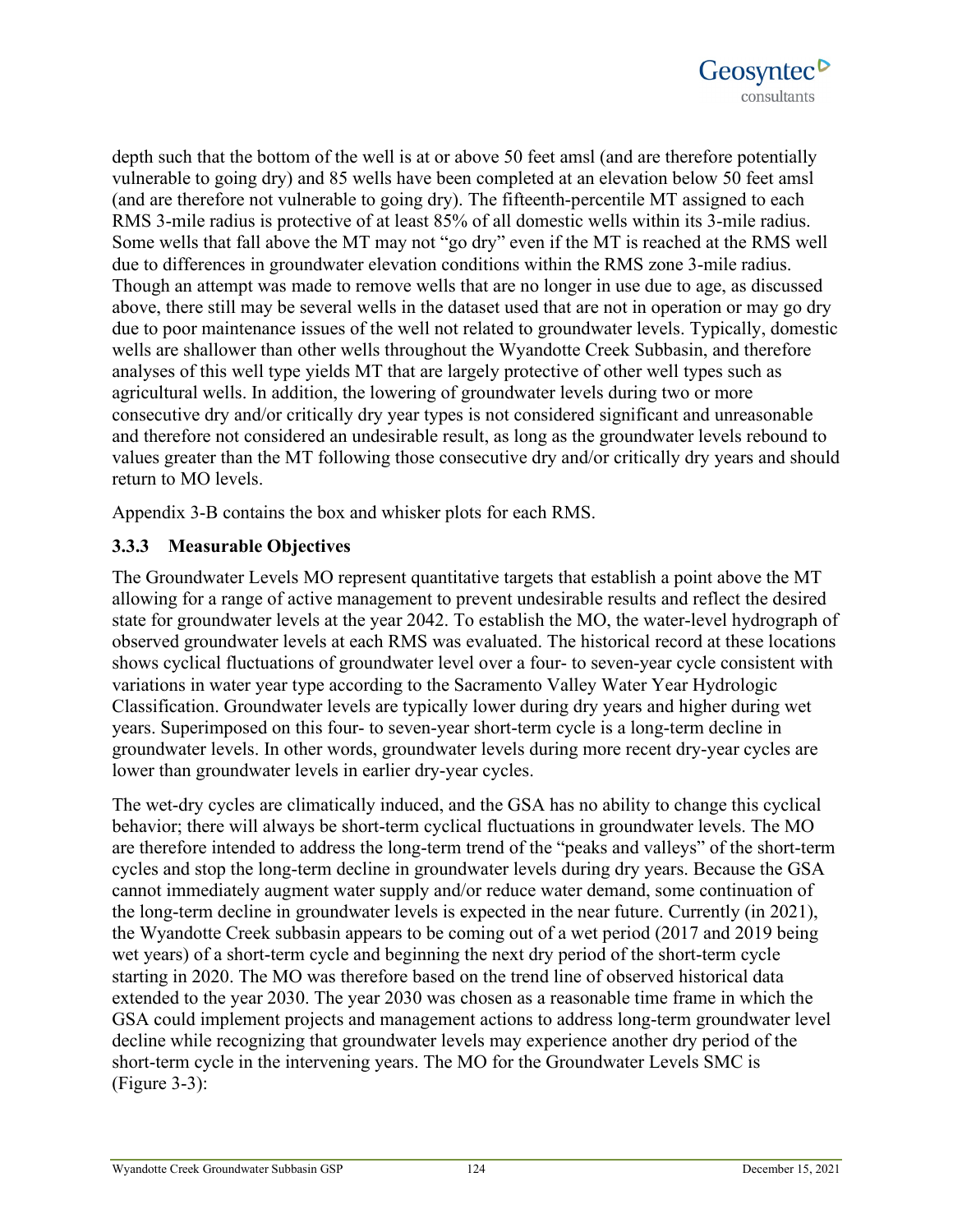



*the groundwater level based on the groundwater trend line for the dry periods (over the period of record) of observed short-term climatic cycles extended to 2030.*

### **Figure 3-3: Illustration of Long-Term Trend Using Historical Water Levels Extended to 2030 for Development of Measurable Objectives**

The projection of groundwater levels for each RMS was based on a simple non-statistical linear projection of the observed data. Generally, the lowest groundwater levels of a given cycle were used for the projection, unless they appeared to be outliers relative to the general long-term trend of the dry years in the cycle.

IM for groundwater levels between 2022 and 2042 were interpolated based on the linear projection of groundwater level at each RMS. Using a projection based on the dry years of the short-term cycle, it will be important to assess IM relative to dry years as they occur, rather than at fixed 5-year intervals. By projecting based on the dry years in the cycle, the observed groundwater levels may be higher than the IM. This will be addressed in the annual reports and interim GSP updates based on what occurs with respect to the short-term cycles in the future. Appendix 3-C contains the hydrographs with projected data used to develop MO and IMs for each RMS.

### **3.3.4 Summary**

To achieve the sustainability goal and therefore preserve the desired condition for the groundwater basin over time, the GSA, in setting Groundwater Levels SMC, will implement appropriate projects and/or management actions as necessary to maintain groundwater levels within operational flexibility to limit the decline in groundwater levels to certain values and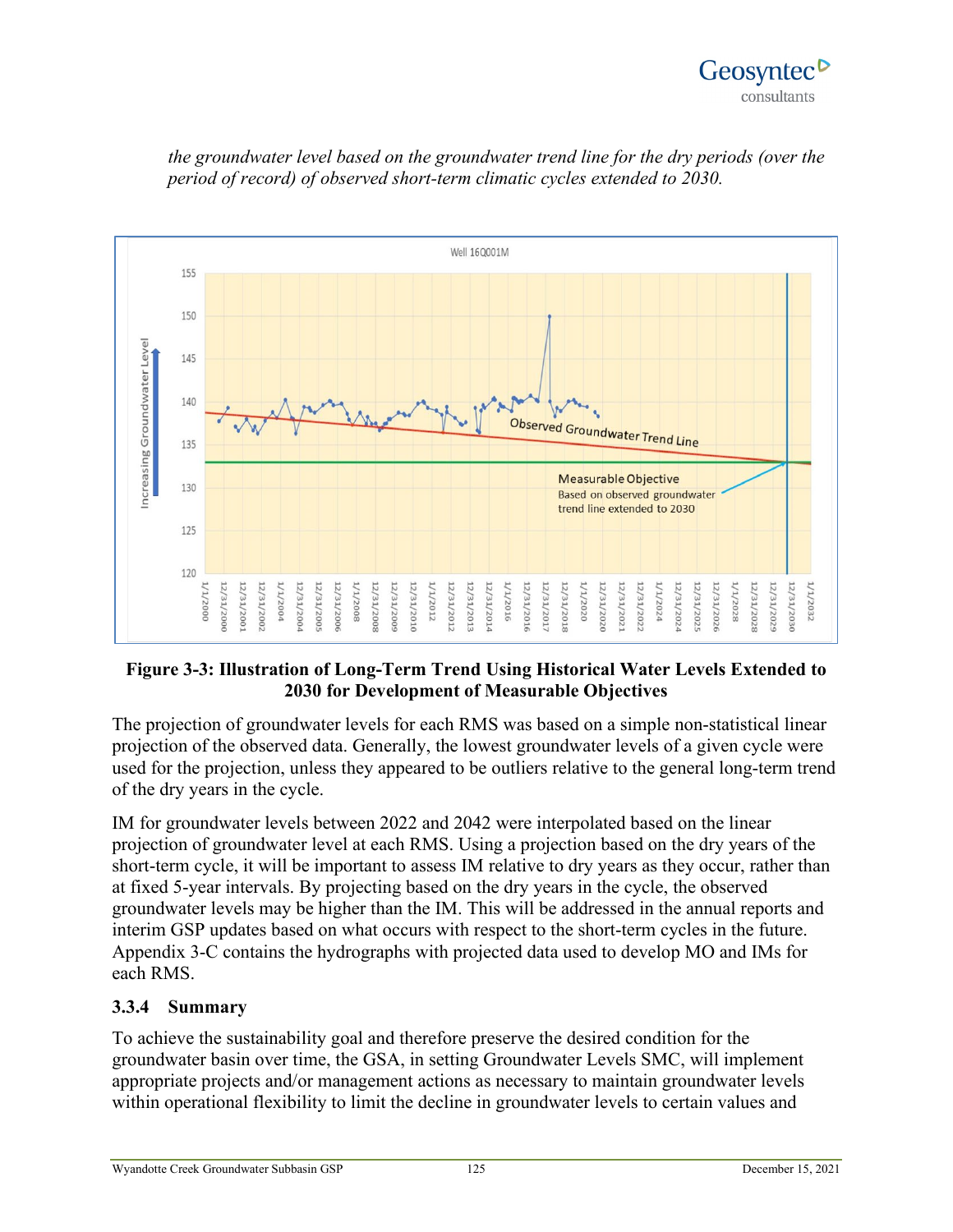Wyandotte Creek Groundwater Subbasin GSP 126 126 126 December 15, 2021

manage groundwater levels within certain ranges at each RMS shown in Table 3-1. (See Section 4, Figure 4-5, and Table 4-6 for relevant information on the RMS for groundwater levels.)

| <b>RMS Well ID</b>                                  | <b>MT</b> | MO  | IM   |      |      |  |  |  |
|-----------------------------------------------------|-----------|-----|------|------|------|--|--|--|
|                                                     |           |     | 2027 | 2032 | 2037 |  |  |  |
| Wyandotte Creek Subbasin – Oroville Management Area |           |     |      |      |      |  |  |  |
| 16Q001M                                             | 85        | 133 | 134  | 133  | 133  |  |  |  |
| 32P001M                                             | 78        | 107 | 108  | 106  | 106  |  |  |  |
| $CWS-03$                                            | 102       | 133 | 135  | 132  | 132  |  |  |  |
| Wyandotte Creek Subbasin - South Management Area    |           |     |      |      |      |  |  |  |
| 13B002M                                             | 35        | 47  | 48   | 46   | 46   |  |  |  |
| 09N002M                                             | 35        | 49  | 51   | 47   | 47   |  |  |  |
| 25N001M                                             | 37        | 52  | 53   | 52   | 52   |  |  |  |
| 08M001M                                             | 59        | 86  | 87   | 85   | 85   |  |  |  |
| 16C001M                                             | 71        | 95  | 96   | 95   | 95   |  |  |  |
| 31F001M                                             | 76        | 99  | 101  | 98   | 98   |  |  |  |

## **Table 3-1: Groundwater Levels Sustainable Management Criteria by Representative Monitoring Site in Feet Above Mean Sea Level**

# **3.4 Groundwater Storage Sustainable Management Criteria**

Groundwater Storage SMC are those meant to address the reduction of groundwater storage caused by groundwater pumping. The locally defined undesirable result, MT, and MO are discussed in the next sections.

## **3.4.1 Undesirable Result**

An undesirable result coming from the reduction of groundwater storage is experienced if:

### *sustained groundwater storage volumes are insufficient to achieve the Sustainability Goal.*

This undesirable result is closely related to that associated with groundwater levels. Because groundwater levels and groundwater storage are closely related, measured changes in groundwater levels can serve as a proxy for changes in groundwater storage. For this reason, the SMC developed for groundwater levels are used for groundwater storage to ensure avoidance of the undesirable result.

## **3.4.2 Minimum Thresholds**

As Groundwater Levels SMC are used by proxy, the Undesirable Result for groundwater storage is the same as for groundwater levels:

*Two RMS wells within a management area reach their MT for two consecutive non-dry year-types.* 

In the historical record, there are isolated incidences of shallow wells going dry in Butte County during summer months of recent critically dry years. This was noted in the earlier section



Geosyntec<sup>o</sup> consultants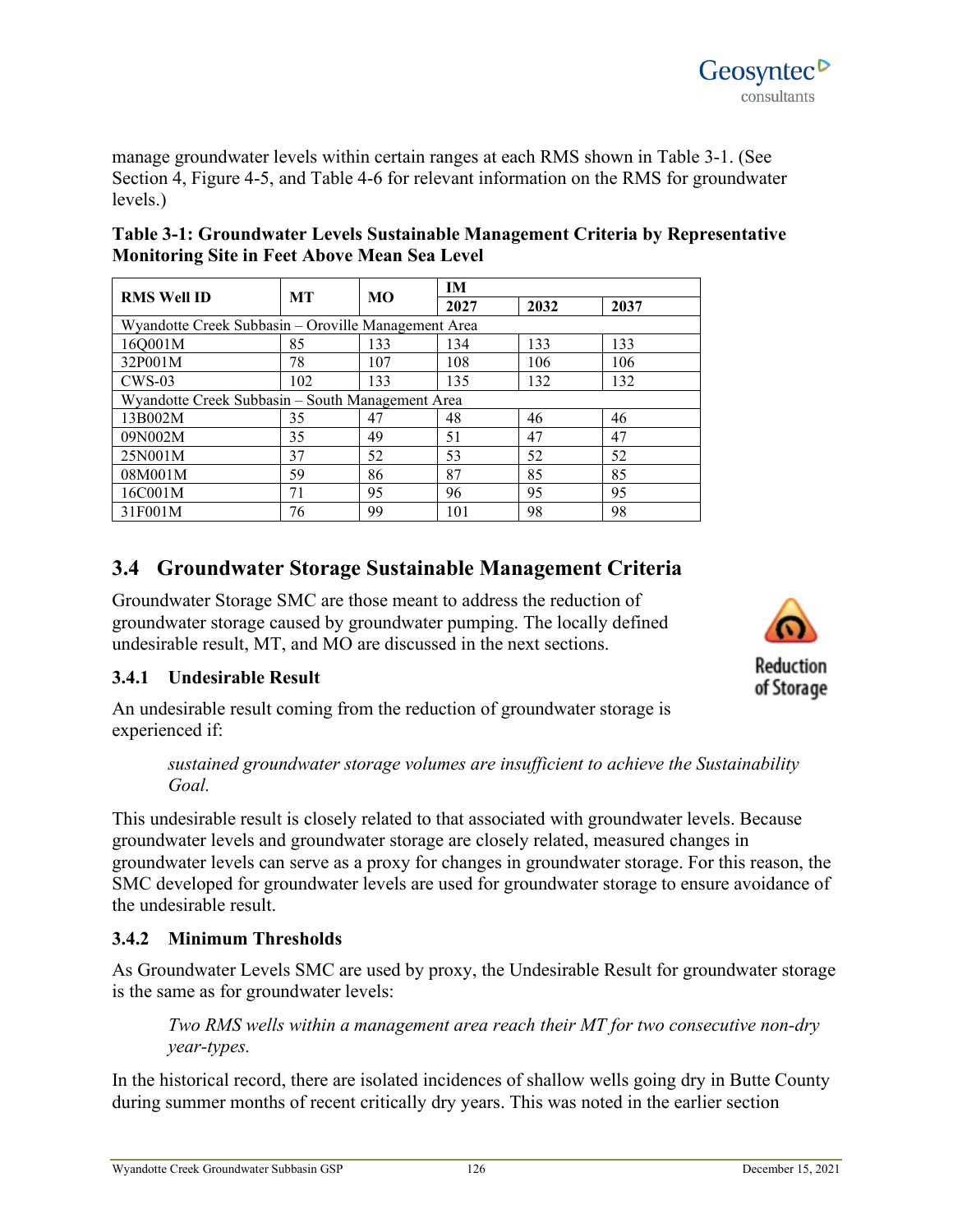addressing the development of Groundwater Levels SMC. MT intended to prevent significant and unreasonable negative impacts related to the chronic lowering of groundwater levels are assumed adequate to protect against significant and unreasonable reductions of groundwater storage.

## **3.4.3 Measurable Objectives**

As Groundwater Levels SMC are used by proxy, the MO for groundwater storage is the same as for groundwater levels:

*the groundwater level based on the groundwater trend line for the dry periods of observed short-term climatic cycles extended to 2030.*

The aquifer system in the Wyandotte Creek Subbasin generally has sufficient groundwater storage capacity to take additional groundwater recharge during wet periods and remain saturated during dry periods, allowing for a range of active management reflecting the desired state for groundwater storage at the year 2042.

## **3.5 Water Quality Sustainable Management Criteria**

Water Quality SMC are those meant to address degraded water quality caused by groundwater pumping. The locally defined undesirable result, MT, and MO are discussed in the next sections.

### **3.5.1 Undesirable Result**

An undesirable result coming from degraded water quality is experienced if:

*groundwater pumping compromises the Subbasin's ability to achieve its Sustainability Goal. This occurs in the Wyandotte Creek subbasin when two RMS wells over the entire Wyandotte Creek Subbasin exceed their MT for two consecutive non-dry years.*

Salinity is the only water quality constituent for which MTs are established in the Wyandotte Creek Subbasin based on the potential for movement of underlying brackish water from greater depths into the freshwater pool where groundwater pumping for beneficial uses occurs. Other constituents, as discussed in Section 2.2.4, are managed through existing management and regulatory programs within the Wyandotte Creek Subbasin, such as the Central Valley Salinity Alternatives for Long-Term Sustainability (CV-SALTS) and the ILRP, which focus on improving water quality by managing septic and agricultural sources of salinity and nutrients. Additionally, point-source contaminants are managed and regulated through a variety of programs by the Regional Water Quality Control Board, DTSC, and the EPA. Through coordination with existing agencies, the Wyandotte Creek GSA will know if existing regulations are being met or groundwater pumping activities in the Wyandotte Creek Subbasin are contributing to significant and unreasonable undesirable effects related to degraded water quality from these constituents.

### **3.5.2 Minimum Threshold**

The Water Quality MT represents a quantitative threshold used to define the point at which undesirable results may begin to occur, avoidance of which is required under SGMA. The MT is



Degraded Quality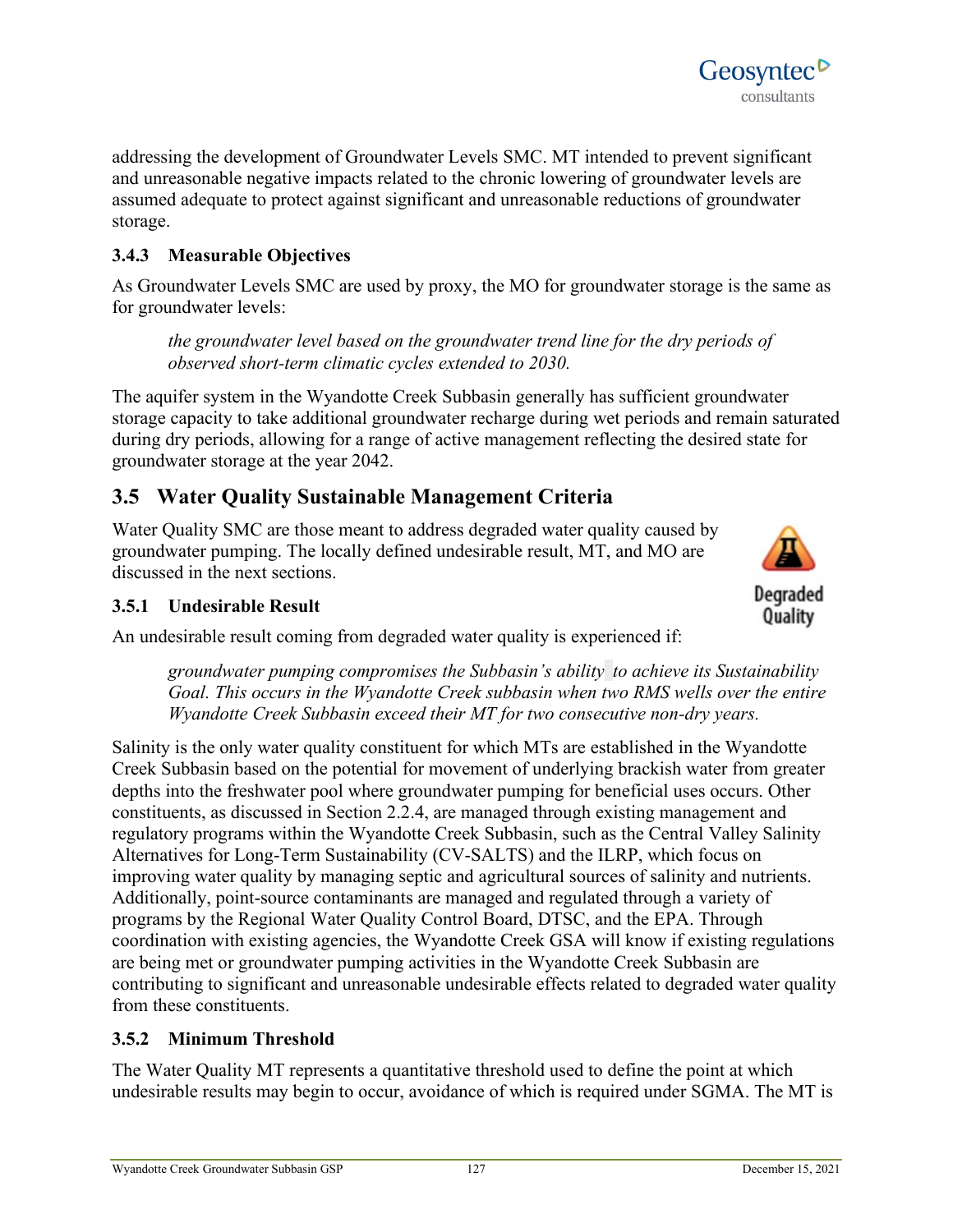established based on the potential for movement of underlying brackish water from greater depths into the freshwater pool where groundwater pumping for beneficial uses occurs.

To establish a locally defined MT, the Wyandotte Creek GSA Boards, WAC, and members of the public explored potential impacts of degraded water quality.

Potential impacts identified by stakeholders were:

- Aesthetic concerns for drinking water
- Reduced crop yield and quality
- Increased reliance on surface water for "blending"

To address the potential impacts of concern related to degraded water quality, the GSA, in setting a MT, commits to avoiding a decline in water quality as it relates to specific conductance, a measure of the water's saltiness, which can impact the suitability of the water as a source for agricultural irrigation or domestic drinking water. Title 22 of CCR recommended secondary drinking water maximum contaminant level (MCL) for specific conductance is 900 µS/cm with an upper secondary MCL of 1,600  $\mu$ S/cm and short-term secondary MCL of 2,200  $\mu$ S/cm. Constituent concentrations lower than the recommended secondary contaminant level (900 µS/cm) are desirable for a higher degree of consumer acceptance. Constituent concentrations ranging to the Upper secondary contaminant level are acceptable if it is neither reasonable nor feasible to provide more suitable waters. Constituent concentrations ranging to the short-term secondary contaminant level are acceptable only for existing community water systems on a temporary basis pending construction of treatment facilities or development of acceptable new water sources.

For the Wyandotte Creek Subbasin undesirable result is considered "significant and unreasonable" if groundwater quality degrades such that the specific conductance exceeds the upper Secondary MCL of 1,600 µS/cm. There are no public health goal or primary MCL goal associated with specific conductance. The MT for the Water Quality Secondary MCL is:

### *the upper Secondary MCL for specific conductance based on the State Secondary Drinking Water Standards.*

In Wyandotte Creek Oroville, undesirable results have not been reported historically, are not currently occurring, and are not expected to occur in the future. Observations of specific conductance at RMS from 2001 through 2019 ranged between 346 and 390 µS/cm and demonstrated no trend. In Wyandotte Creek South undesirable results related to water quality as a result possibly due to groundwater pumping have been reported in one well, 18N04E28L001M (Figure 4-6), with data collected in the 1970s and 1980s. The last reported value of specific conductance was greater than 2,000 µS/cm for a sample collected in 1986. No samples have been collected in this area since that time. These results may also be naturally occurring within this well (total depth 190 feet bgs) and not due to groundwater pumping. If access cannot be obtained for the proposed RMS well in this area, then a new RMS well will be installed. Although there have been no reported undesirable results due to groundwater pumping in this area, other RMS wells in Wyandotte Creek South have not been sampled for specific conductance. The proposed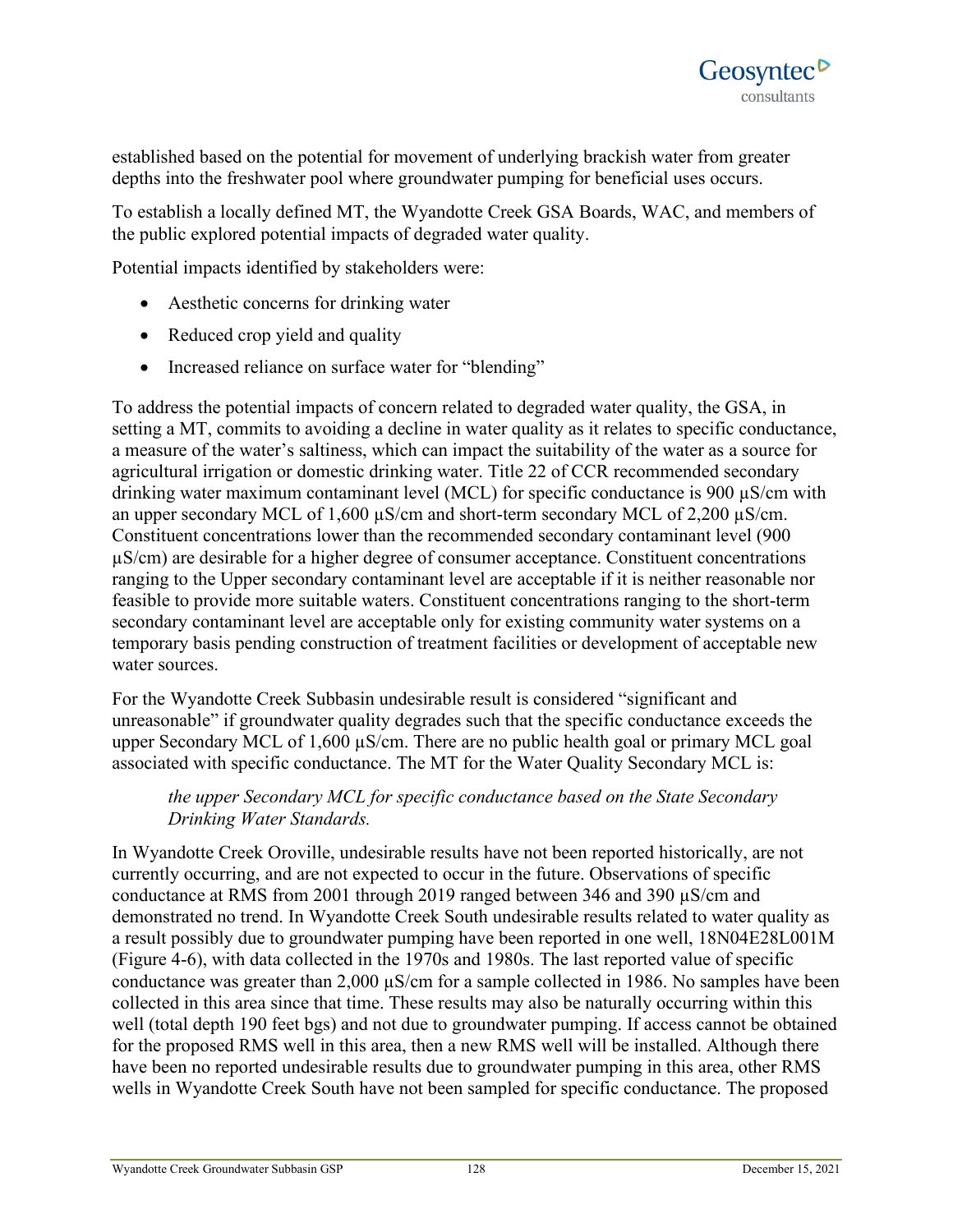sampling schedule for these wells will provide the data by the first 5-year update to assess if undesirable results occur in this area.

### **3.5.3 Measurable Objective**

The Water Quality MO represents a quantitative target that establishes a point above the MT allowing for a range of active management to prevent undesirable results and reflect the desired state for groundwater quality at the year 2042. To address the potential impacts of concern related to degraded water quality, the MO was established for specific conductance at the recommended Secondary MCL of 900 µS/cm based on State Secondary Drinking Water Standards as discussed above for the MT. The MO for the Water Quality SMC is:

*the recommended Secondary MCL for specific conductance based on the State Secondary Drinking Water Standards.*

Water quality monitoring implemented for compliance with SGMA will build upon Butte County's existing groundwater quality monitoring program. Additional monitoring by DWR and other agencies will continue to track constituents not managed by the GSA, including minerals, metals, pesticides, and herbicides.

### **3.5.4 Summary**

To achieve the sustainability goal and therefore preserve the desired condition for the groundwater basin over time, the GSA, in setting the Water Quality SMC, commits to managing groundwater quality in line with the State Secondary Drinking Water Standards at each RMS shown in Table 3-2. (See Section 4, Figure 4-6)

**Table 3-2: Water Quality Sustainable Management Criteria by Representative Monitoring Site in µS/cm**

| <b>GSP Well ID</b>                                  | <b>MT</b> | MO  | <b>IM</b> |      |      |  |  |  |  |
|-----------------------------------------------------|-----------|-----|-----------|------|------|--|--|--|--|
|                                                     |           |     | 2027      | 2032 | 2037 |  |  |  |  |
| Wyandotte Creek Subbasin – Oroville Management Area |           |     |           |      |      |  |  |  |  |
| 16Q001M                                             |           | 900 | 900       | 900  | 900  |  |  |  |  |
| $CWS-02$                                            | 1,600     |     |           |      |      |  |  |  |  |
| Wyandotte Creek Subbasin - South Management Area    |           |     |           |      |      |  |  |  |  |
| 08M001M                                             | 1,600     | 900 | 900       | 900  | 900  |  |  |  |  |
| 18C001M <sup>1</sup>                                |           |     |           |      |      |  |  |  |  |
| 18C002M                                             |           |     |           |      |      |  |  |  |  |
| 18C003M                                             |           |     |           |      |      |  |  |  |  |
| $28L001M^2$                                         |           |     |           |      |      |  |  |  |  |
| 13B002M                                             |           |     |           |      |      |  |  |  |  |

**Note:**

1. New nested well (wells completed in same borehole) installed by DWR under TSS Grant.

2. If access cannot be obtained for this well, new well will be obtained.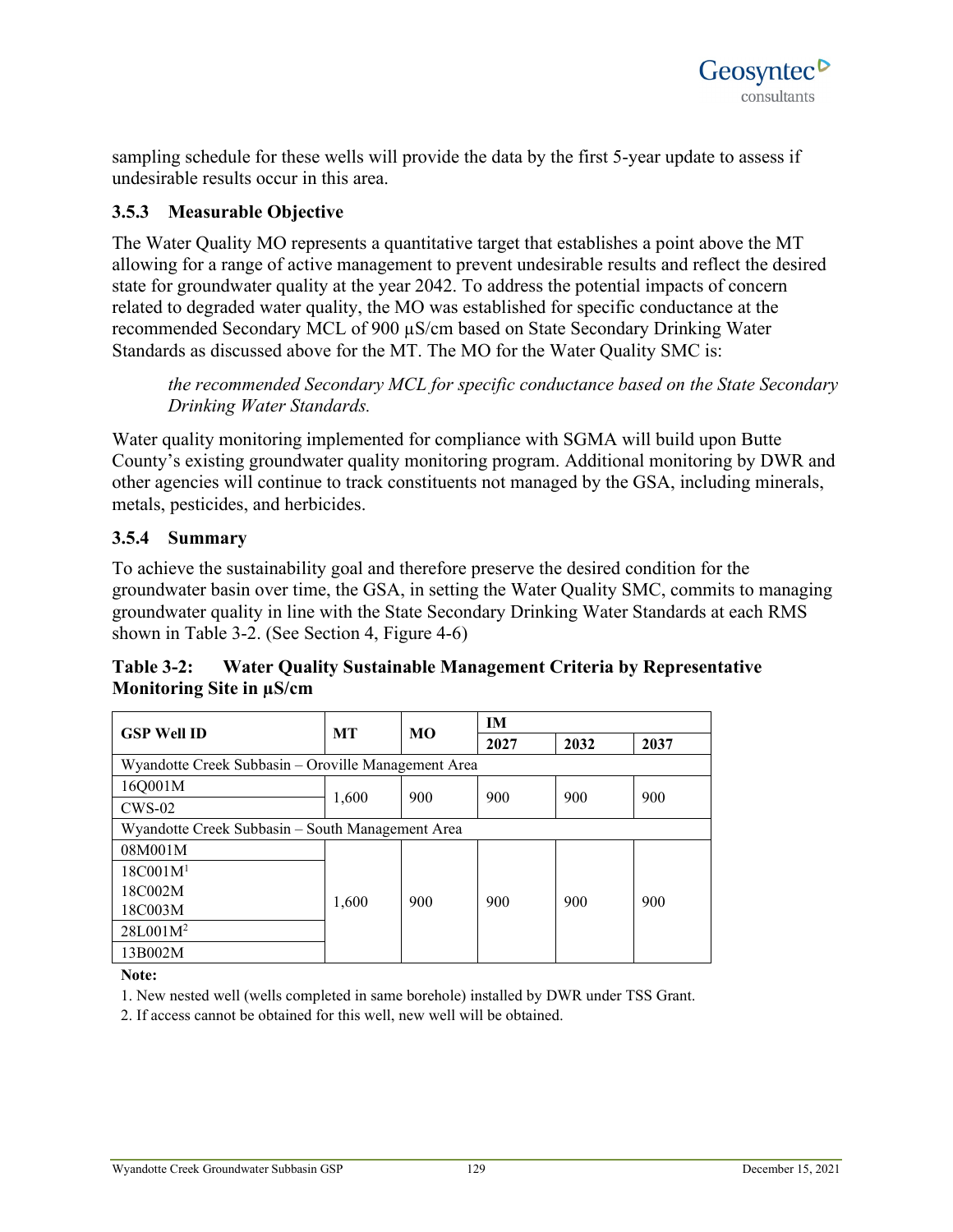

## **3.6 Seawater Intrusion Sustainable Management Criteria**

Seawater intrusion is not applicable to the Wyandotte Creek Subbasin due to its distal location from the Pacific Ocean.

## **3.7 Land Subsidence Sustainable Management Criteria**

Land Subsidence SMC are those meant to address land subsidence that substantially interferes with surface land uses caused by groundwater pumping. The locally defined undesirable result, MT, and MO are discussed in the next sections.

### **3.7.1 Undesirable Result and Minimum Thresholds**

An undesirable result coming from land subsidence is experienced if:

*groundwater pumping leads to changes in the ground surface elevation severe enough to disrupt critical infrastructure or development of projects in a manner that is inconsistent with the Sustainability Goal.*

Land subsidence typically occurs concurrently or shortly after significant declines in groundwater levels, therefore measured changes in groundwater levels can serve as a proxy for potential land subsidence. For this reason, the SMC developed for groundwater levels are used for land subsidence to ensure avoidance of the undesirable result.

As Groundwater Levels SMC are used by proxy, the quantitative Undesirable Result for land subsidence is the same as for groundwater levels:

*Two RMS wells within a management area reach their MT for two consecutive non-dry year-types.* 

Undesirable results related to land subsidence in the Wyandotte Creek Subbasin have not occurred historically, are not currently occurring, and are not likely to occur in the future. To assess land subsidence in the Sacramento Valley, a subsidence monitoring network was established consisting of observation stations and extensometers managed jointly by the USBR and DWR. This subsidence monitoring network includes six GSP monuments located within the Wyandotte Creek Subbasin. The subsidence monitoring network also includes three extensometers in Butte County with a period of record beginning in 2005 (There are no extensometers in the Wyandotte Creek Subbasin). By 2019, a review of the data showed that changes in ground surface elevations were slight and remained at or above baseline levels, indicating that inelastic land subsidence has not been an observed in the Wyandotte Creek Subbasin. This is likely due to relatively stable groundwater levels historically and subsurface materials that are not conducive to compaction. For this reason, inelastic land subsidence due to groundwater pumping is unlikely to produce an undesirable result in the Wyandotte Creek Subbasin.

## **3.7.2 Measurable Objectives**

As Groundwater Levels SMC are used by proxy, the MO for land subsidence is the same as for groundwater levels:





Land Subsidence

Geosyntec<sup>D</sup> consultants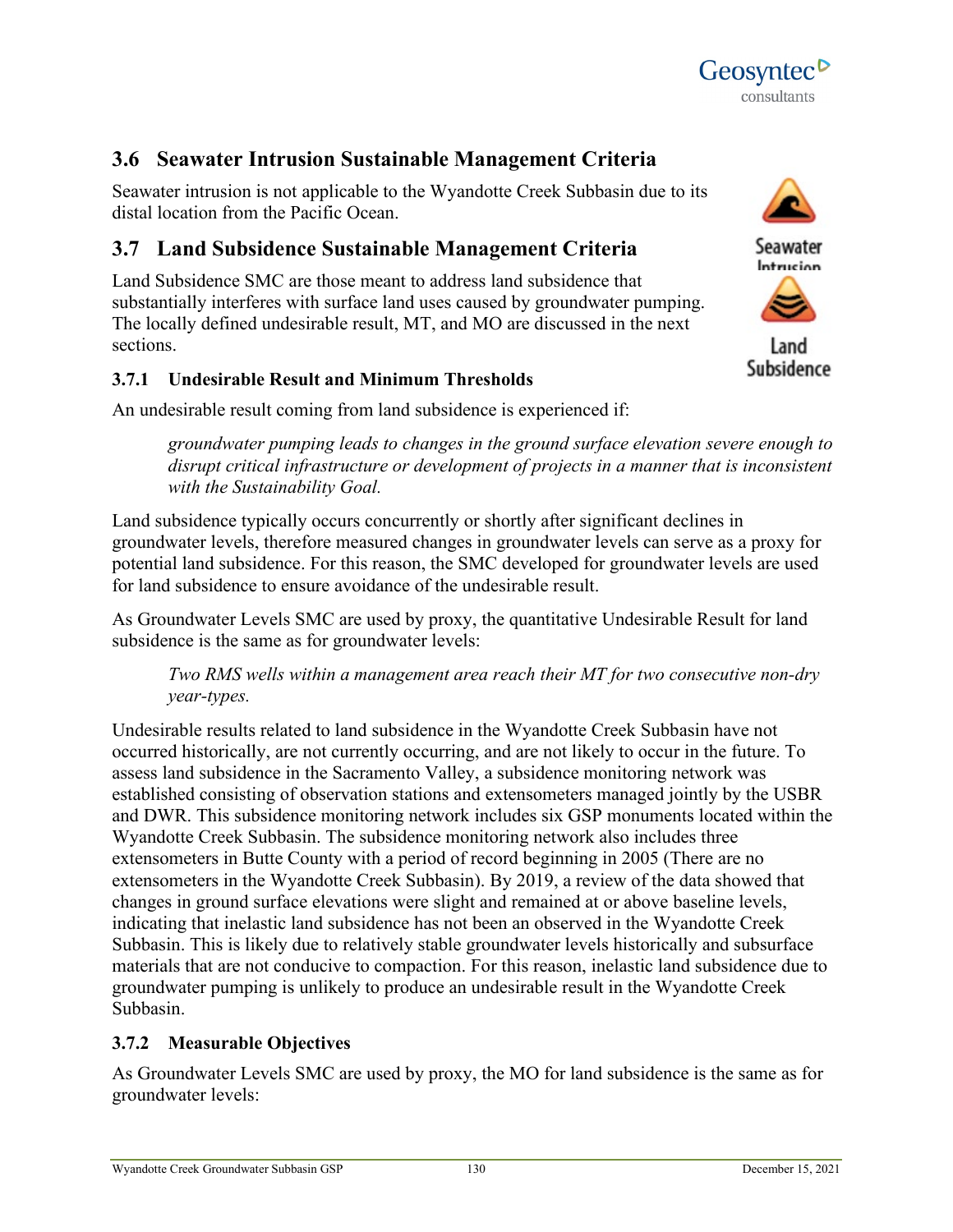

*the groundwater level based on the groundwater trend line for the dry periods of observed short-term climatic cycles extended to 2030.*

## **3.8 Interconnected Surface Water Sustainable Management Criteria**

Interconnected Surface Water SMC are those meant to address depletions of interconnected surface water caused by groundwater pumping. Relevant context, the Interconnected Surface Water SMC framework, and the locally defined undesirable result, MT and MO are presented in the next sections.



### **3.8.1 Relevant Context**

The objective of the Interconnected Surface Water SMC is to avoid significant and unreasonable adverse impacts on beneficial uses of surface water resources (rivers, creeks and streams). To address this SMC, DWR has provided various forms of guidance, including mapping of potential GDEs. GDEs are a sub-class of aquatic and riparian habitat that depend on groundwater for optimum ecological function. The distinction between an ecosystem's dependence on groundwater versus its dependence on surface water and the associated riparian zone or floodplain is important. In addition, the distinction between the shallow aquifer zone and the deep aquifer zone, or principal aquifer, is also important. The principal aquifer only influences surface water to the extent that it affects water levels in the shallow aquifer zone which then influences the shallow aquifer zone's connection to the stream. The Feather River and its floodplain are affected by large and cumulative hydrologic processes, including operation of multiple reservoirs.

Potential impacts of the depletion of interconnected surface water were discussed by stakeholders during technical discussions covering the fundamentals of groundwater-surface water interactions and mapping analysis of GDEs prepared by BCDWRC. The GDEs mapping analysis is presented in Section 2.2.7. Potential impacts identified by stakeholders were:

- Disruption to GDEs
- Reduced flows in rivers and streams supporting aquatic ecosystems and water right holders
- Streamflow changes in upper watershed areas outside of the Wyandotte Creek GSA boundary
- Water table depth dropping below the maximum rooting depth of Valley Oak (*Quercus lobata*) or other deep-rooted tree species
- Cumulative groundwater flow moving toward the Feather River from both the Wyandotte Creek Subbasin and surrounding GSAs on both the east and west side of the river

The Wyandotte Creek Subbasin acknowledges that overall function of the riparian zone and floodplain is dependent on multiple components of the hydrologic cycle that may or may not have relationships to groundwater levels in the principal aquifer. For example, hydrologic impacts outside of the Wyandotte Creek Subbasin, such as upper watershed development or firerelated changes in run-off, could result in impacts to streamflow, riparian areas, or GDEs that are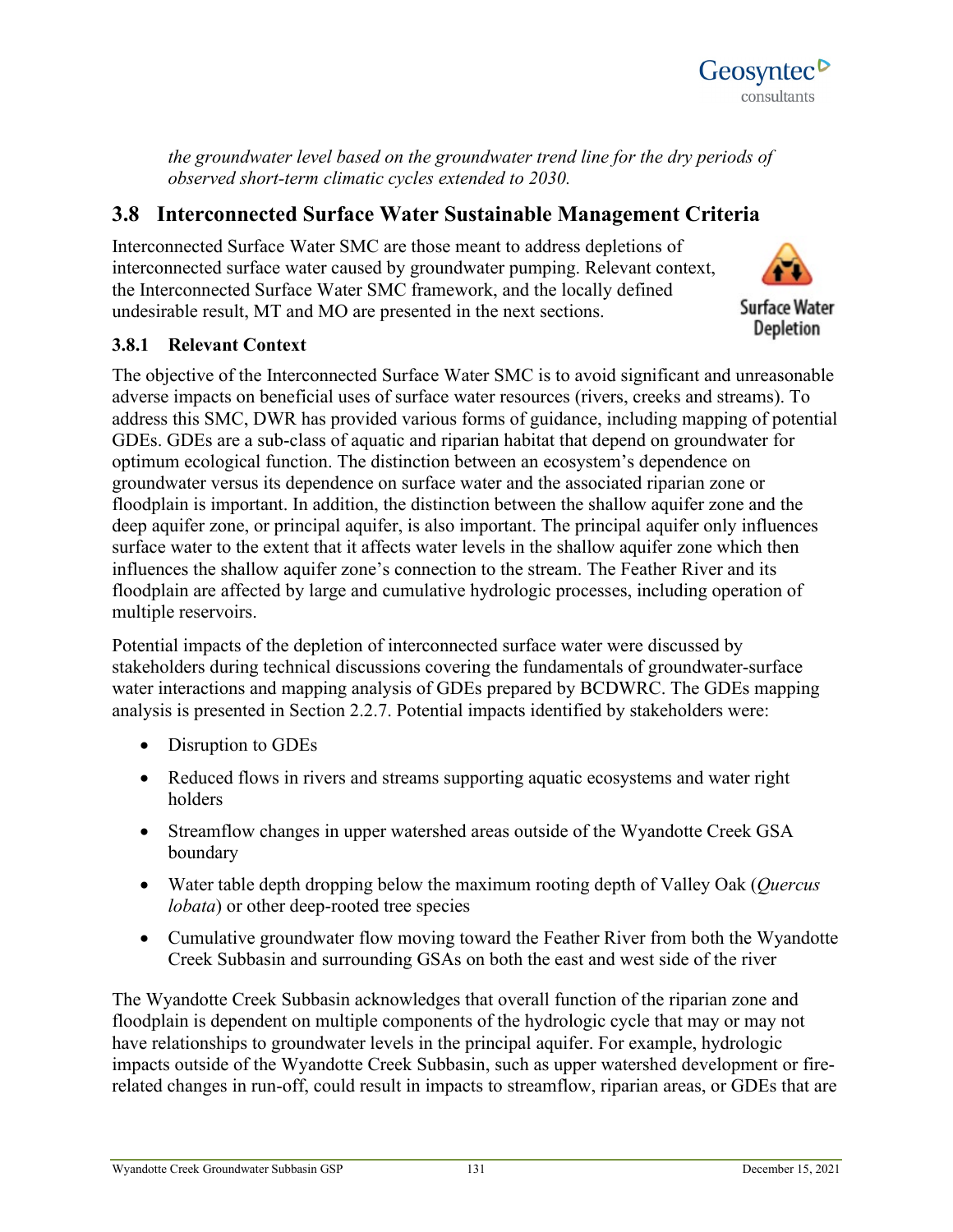completely independent of any connection to groundwater use or conditions within the Wyandotte Creek Subbasin.

Data needed to develop this SMC as required by Section 354.28 (c)(6)(B) of the GSP regulations includes: definition of stream reaches and associated priority habitat, streamflow measurements to develop profiles at multiple time periods, and measurements of groundwater levels directly adjacent to stream channels, first water bearing aquifer zone, and deeper aquifer zones. These data are not available and are a data gap for the GSP. The GSA intends to further evaluate this SMC to avoid undesirable results to aquatic ecosystems and GDEs. To that end, an Interconnected Surface Water SMC framework has been developed for the GSP as described below. This framework will guide future data collection efforts to fill data gaps, either as part of GSP projects and management actions or plan implementation. As additional data are collected and evaluated, the GSA will evaluate the development of additional SMC, as appropriate, for specific stream reaches and associated habitat where there is a clear connection to groundwater pumping in the principal aquifer.

### **3.8.2 Interconnected Surface Water SMC Framework**

To evaluate the potential for depletion of interconnected streams, an integrated assessment of both surface water and groundwater is required that includes:

- Definition of stream reaches and associated priority habitat. This is typically developed using a combination of geomorphic classification of the stream channel and ecological classification of the associated habitat.
- Multiple streamflow measurements in each stream reach to develop a profile of streamflow at multiple time periods over at least one year. Comparison of flow rates in each reach defines whether the reach is gaining (water moving from the groundwater system to the stream/river) or losing (water moving from the stream/river to the groundwater system). A reach can be both gaining and losing, depending on the time of year (i.e., losing during high flow periods and gaining during low flow periods).
- Measurement of groundwater levels directly adjacent to the stream channel in the adjacent riparian zone or floodplain. Groundwater measurement of this type is typically done with piezometers, or "mini-piezos," which may be very shallow (less than 15 feet deep) and hand-driven (i.e., not requiring a drill rig). Groundwater levels are collected simultaneous to streamflow profiles.
- Measurement of groundwater levels in the first water bearing aquifer zone. This is the first regional or sub-regional aquifer zone that interacts with the stream by either discharging water to the stream or gaining water from the stream. These wells are typically between 20 and 100 feet deep and require a drill rig for installation. It is important to complete these wells across the water table. Groundwater levels are collected simultaneous to streamflow profiles. Water level differences between the shallow aquifer and the water surface elevation of the nearest stream reach are evaluated.
- Measurement of groundwater levels in deeper aquifer zones. These are typically regional or sub-regional aquifers that are used for regional supply. Water levels in these aquifers can be higher or lower than water levels in the overlying aquifer. The degree of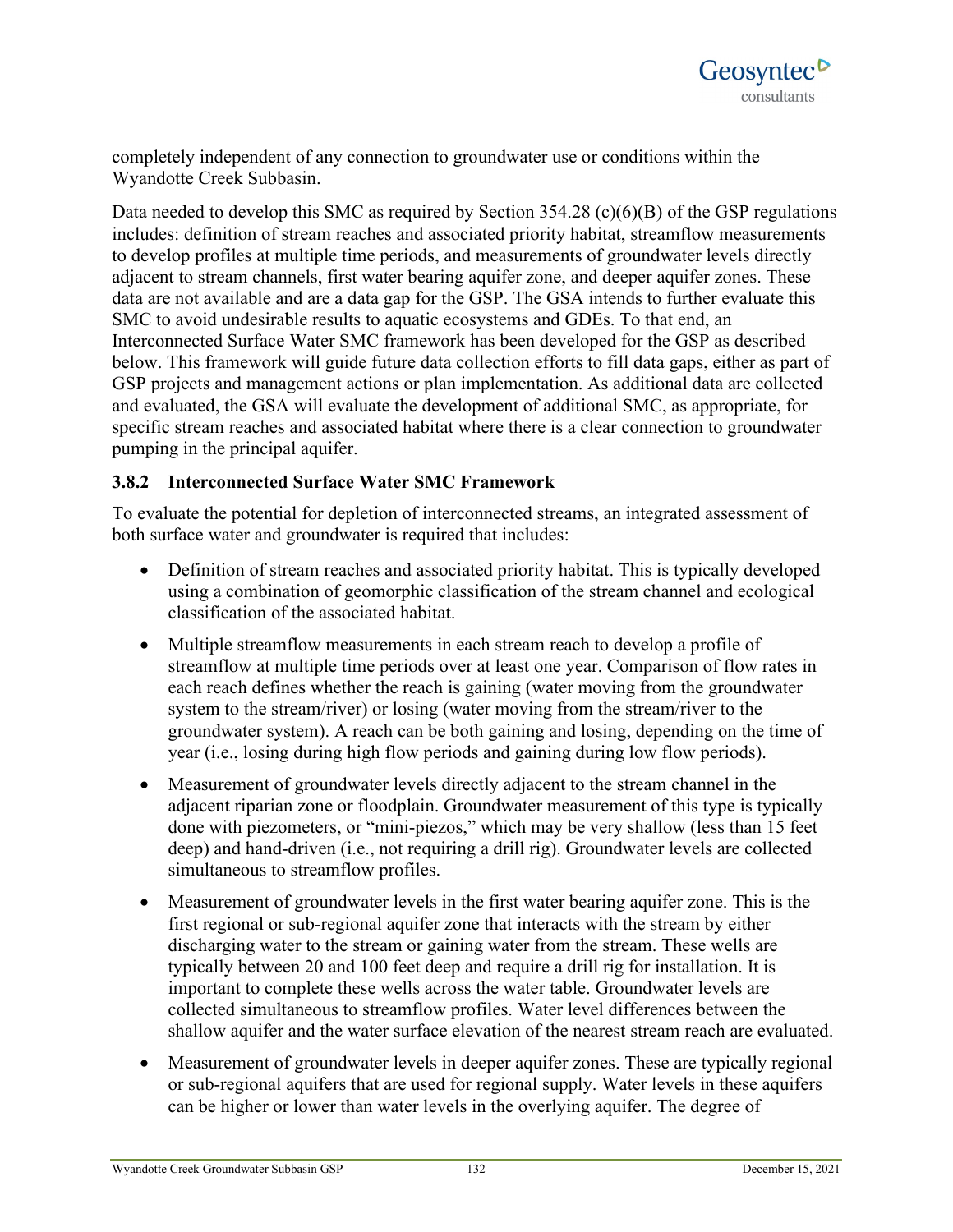

connectivity to the nearest stream reach depends on how stratigraphically isolated the deeper zone is from the shallow zone. These wells are typically greater than 100 feet deep and require a drill rig for installation. It is important to conduct a pumping test of the deeper aquifer and measure water levels in the overlying aquifer to determine how hydraulically connected it is to the overlying aquifer. It is important to complete wells in the shallow aquifer across the water table. Groundwater levels are collected simultaneous to streamflow profiles. Additional Airborne Electromagnetic (geophysical) data would be valuable in further understanding the structure and potential interconnection of the aquifers in different zones.

This information is then integrated to define which surface water reaches are connected to the shallow aquifer zones and where those shallow aquifer zones are influenced by pumping of the deeper aquifer zones.

### **3.8.3 Undesirable Result**

The undesirable result for this SMC is focused on connectivity where there is a measurable connection between groundwater levels in the principal aquifer and streamflow or associated aquatic habitat viability. The Wyandotte Creek Subbasin specifically recognizes deep-rooted tree species, such as Valley Oak , that are common along riparian corridors in the Feather River. This connectivity is not well measured or understood in the Wyandotte Creek Subbasin at this time. For now, an undesirable result coming from the depletion of interconnected surface water is simply defined as:

*depletion of surface water flows caused by groundwater pumping significantly and unreasonably impacts beneficial uses of surface water.*

For this reason, the SMC developed for groundwater levels are used as a proxy for interconnected surface water in an interim manner until data gaps are addressed. As outlined in Chapter 6, an aggressive schedule has been provided to fill these data gaps and the GSA is committed to addressing these issues and develop appropriate SMC for Wyandotte Creek Subbasin.

### **3.8.4 Minimum Thresholds**

The potential impact of groundwater levels on aquatic habitat or GDEs is typically specific to a certain stream reach or geographic area. Groundwater modeling conducted in association with the HCM (Section 2) incorporates the interaction of surface water and groundwater at a regional scale, including all the GSAs in Butte County. While the model is a useful tool for evaluating regional behavior of the groundwater system overall, there are significant data gaps that limit calibration of the groundwater response in the uppermost layer of the model, where the dynamics and "interconnectedness" between surface water and groundwater actually occur. Therefore, at this time, Groundwater Levels SMC are used by proxy and the MT for interconnected surface water is the same as for groundwater levels:

*Two RMS wells within a management area reach their MT for two consecutive non-dry year-types.*